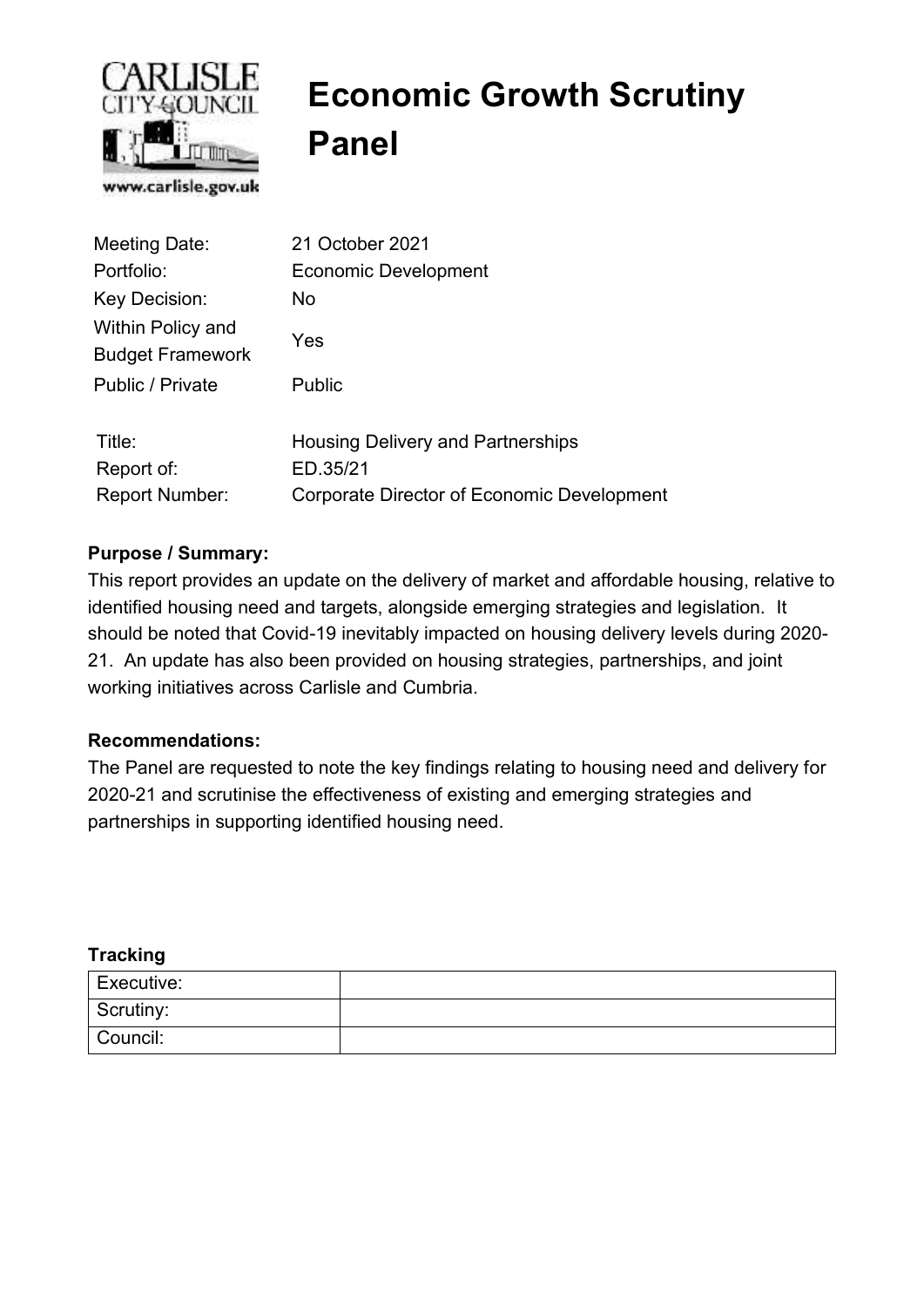#### **BACKGROUND**

## **1. BACKGROUND**

**1.1** This report provides an update on housing delivery (including affordable housing) as well as the progress of housing-related strategies and partnerships since the last EGSP update on 1 October (report ED 34/20).

# **2. HOUSING DELIVERY (MARKET & AFFORDABLE)**

#### **2.1 Annual Market and Affordable Housing Delivery**

The graph below (*Figure 1*) demonstrates the significant increase in the overall number of housing completions in Carlisle District since the local housebuilding industry recovered from the "credit crunch"; with net completions in excess of 500 homes in each of the four financial years prior to the last year. Completions for 2020-21 were inevitably lower, totalling 471, due to the impact of Covid-19 (with sites being stalled, estate agents closed, and restrictions on people moving-house during the first wave of the pandemic) compounded by delays linked to shortages of some building materials, post-BREXIT. Completions reached a record 663 in 2019/20, and it is anticipated delivery levels will begin to return to pre-Covid levels now restrictions have been relaxed, as property prices have remained buoyant despite the pandemic (the latest median property price in Carlisle being £163,526, over 4% up on 2020 median prices, based on *CACI Streetvalue* data provided by Cumbria County Council).



#### *Figure 1: Carlisle's Total and Affordable Completions*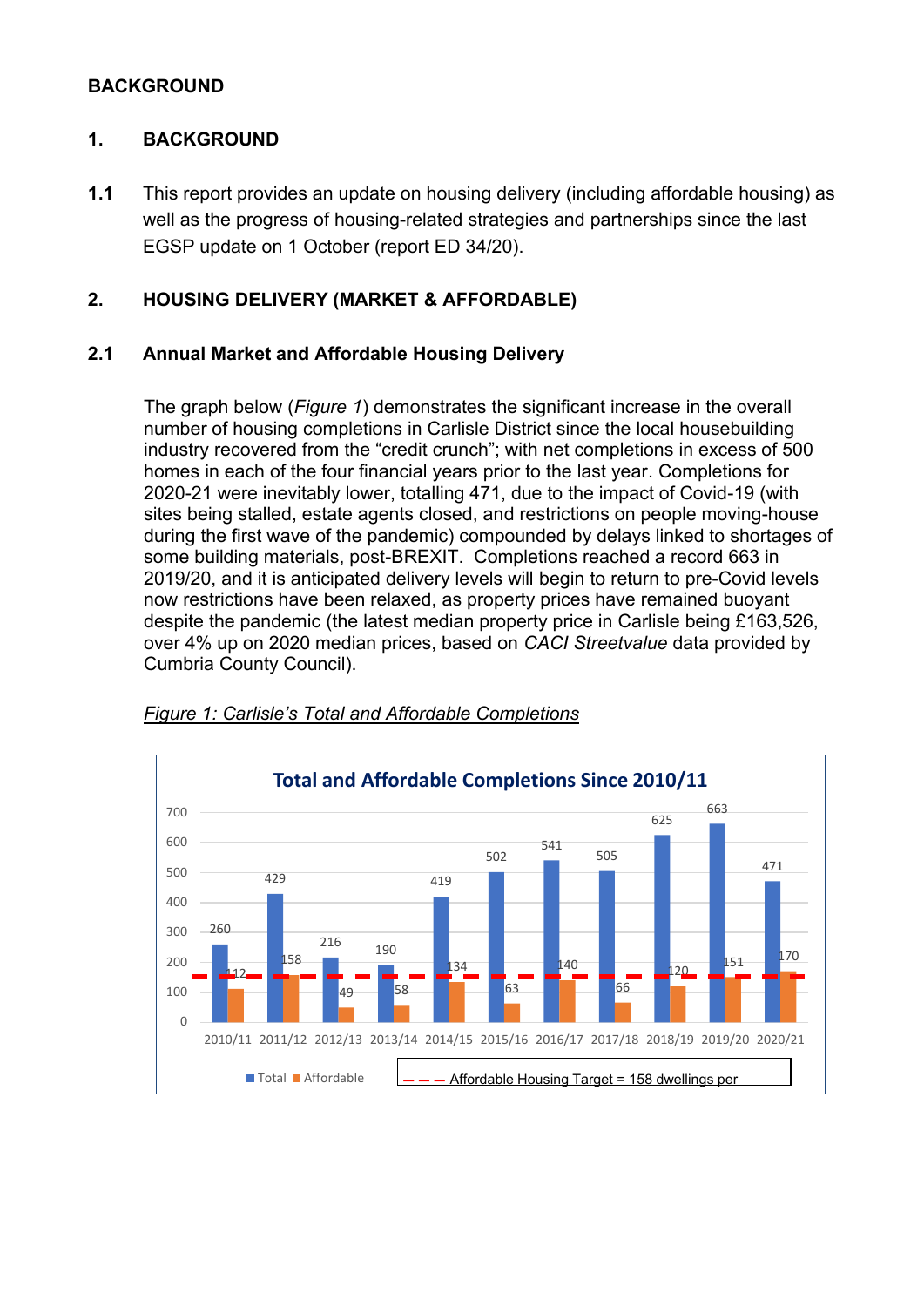Affordable completions have averaged approximately 130 dwellings per annum over the last five years, and 160 over the last two years, compared to an annual delivery target in Carlisle's latest SHMA (Strategic Housing Market Assessment) covering the five years from 2019-24 of 158 affordable homes. (An analysis of the key findings of the SHMA was included in report ED.25/19 'Housing Need, Delivery & Strategy' presented to EGSP on 5 September 2019.)

The variance in the level of annualised affordable figures demonstrates that there is only a limited correlation between the number of total and affordable completions. Although increased levels of overall completions should lead to a parallel increase in the number of affordable units delivered through Section 106 planning obligations, this would not apply to the significant number of residential completions on smaller sites below the threshold where onsite affordable housing is required in the Council's Local Plan policy, particularly in rural areas. The affordable completions for 2020-21 included 33 rural properties.

The planning system alone would not be able to deliver enough affordable homes to meet the level of need identified in the SHMA, and the Council supports local Housing Associations in bringing forward new 100% affordable schemes, supported by grant through Homes England's Affordable Homes Programme, towards meeting the shortfall. The effect of this is that affordable completions can vary significantly from year to year, which means grant-funded completions tend to be more cyclical, linked to funding programmes, rather than following an annual pattern. For example, the significantly lower level of affordable completions in some years (most recently 2017-18) reflects that there will have been few, if any, grant-funded schemes in those years.

Making local authority (or other public sector) land available for affordable housing can make a significant difference to the number of affordable completions. For instance, the graph demonstrates that a significant number of affordable homes were delivered in 2010/11 and 2011/ 12. This was partly due to discounted land made available for affordable and specialist housing at Heysham Gardens Extra Care scheme (60 units, over two-thirds affordable); Heysham Drive (29 affordable units); and Irthing Close, Brampton (21 affordable units). Similarly, the above average affordable completions in 2014/15 included 37 new homes built at Raffles on land made available by the Council. In the latest year, the 170 affordable completions for 2020/21 include 50 homes built by Riverside on land made available for affordable homes through the Council's most recent affordable homes initiative - the "Demonstration Project" at Beverly Rise, Harraby - including practical onsite training opportunities for students from Carlisle College. All of these affordable schemes, made possible by the provision of Council land at prices affordable to local Housing Associations, have also made a significant contribution to the total completions in those years.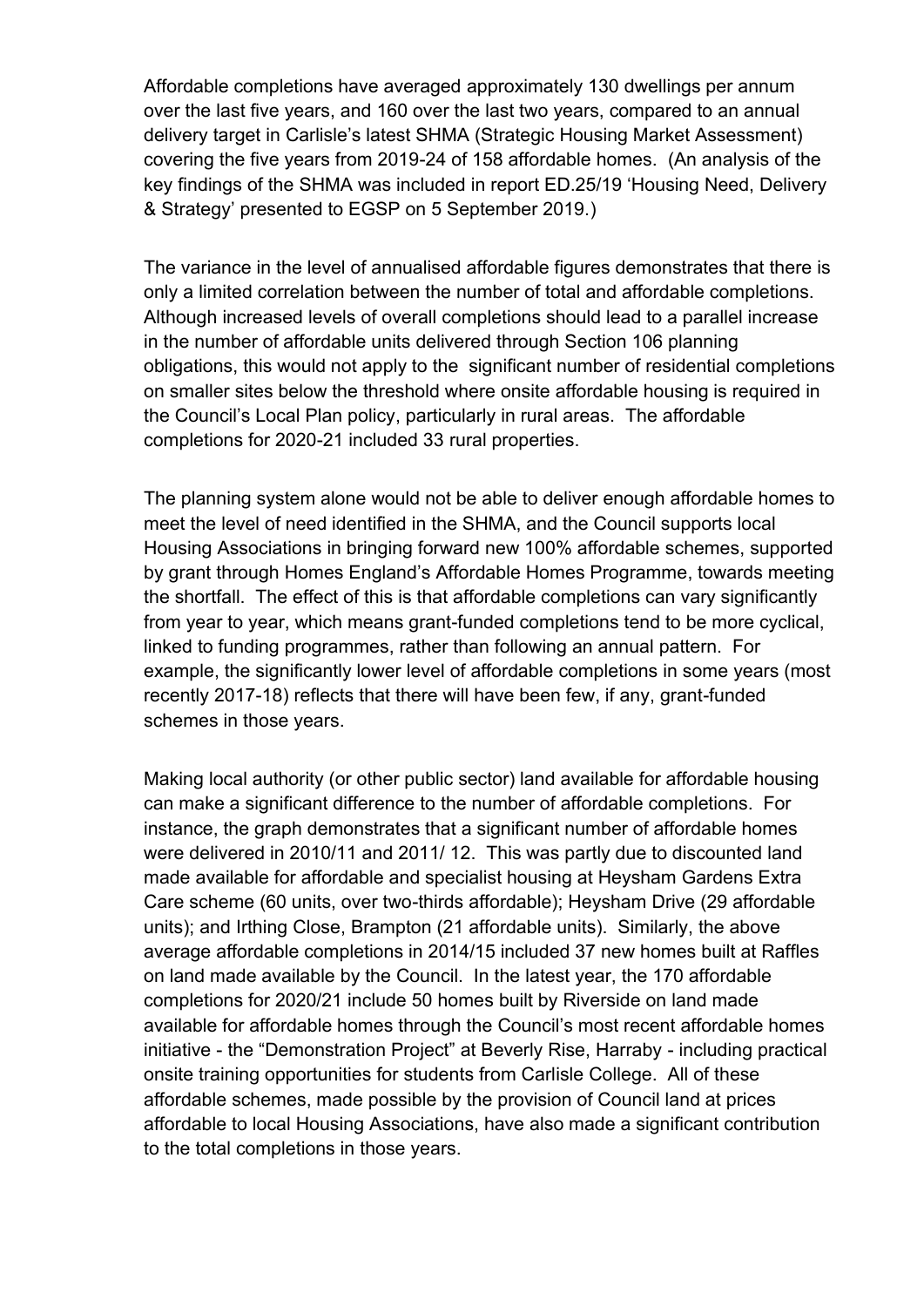The Council's Planning Policy team have worked proactively to encourage a wider range of developers to build in Carlisle – the *"Help us Build our Growing City"*  prospectus was designed as a promotional vehicle to increase delivery across the District – the document was refreshed in 2020 to ensure it remains fit for purpose, including updates on St Cuthbert's Garden Village.

# **2.2 Affordable Housing by Tenure**

The table below sets out the breakdown of the 170 affordable homes delivered in Carlisle in 2020-21 by tenure.



## *Figure 2: Affordable Housing Delivery by Tenure*

The 170 affordable homes included in the table above comprise 131 rental units (77%) and 39 low-cost home ownership units (23%). A concise definition of each tenure is set out in the table below.

| Affordable Completions by Tenure                                            |              |  |
|-----------------------------------------------------------------------------|--------------|--|
| Rental Units (131 homes)                                                    | <b>Total</b> |  |
| Affordable Rent: up to 80% of a market rent (including service charges) $-$ |              |  |
| <b>Housing Association tenure</b>                                           |              |  |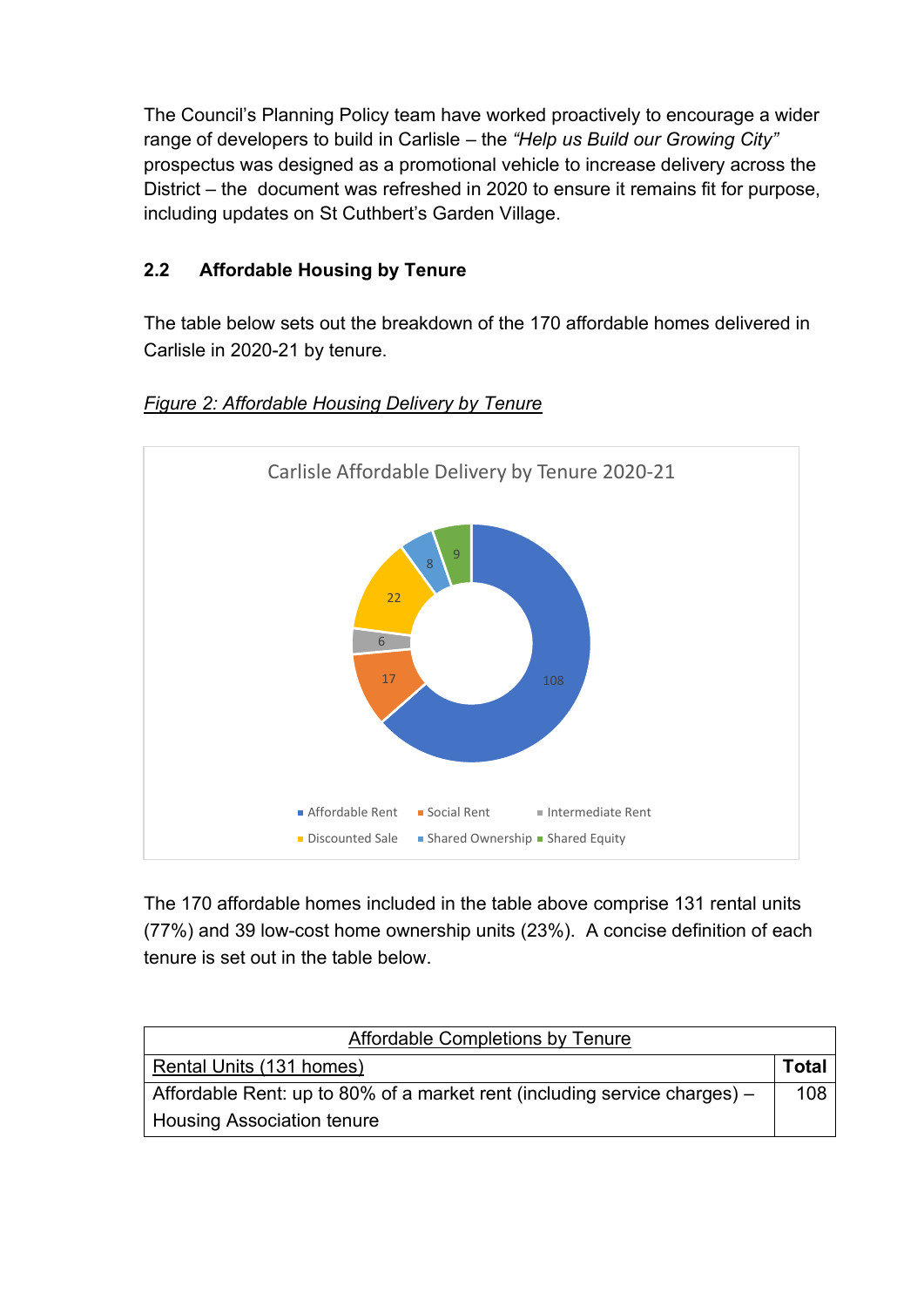| Social Rent: linked to the Government's 'target rent' regime – Housing       |    |
|------------------------------------------------------------------------------|----|
| Association tenure (there is relatively little difference between Affordable |    |
| and Social Rents in Carlisle)                                                |    |
| Intermediate Rent: 80% of a market rent but usually managed by private       | 6  |
| sector developer/landlords                                                   |    |
|                                                                              |    |
| Low-Cost Home Ownership (39 homes)                                           |    |
| Discounted Sale: Council managed scheme – properties are bought and          | 22 |
| sold at 70% of market value in perpetuity                                    |    |
| Shared Ownership: part-rent/ part-buy – can be through a Housing             | 8  |
| Association or investment backed providers such as 'Heylo'                   |    |
| Shared Equity: the owner retains a share of the equity (typically 20%)       |    |
|                                                                              |    |
|                                                                              |    |

The 2019 SHMA recommended an affordable tenure split of 60% rent and 40% lowcost home ownership. Delivery for 2020-21 is more weighted towards affordable rental homes; however, this is not an immediate concern, as there is always demand for quality Housing Association homes to rent, and this needs to be monitored over a longer period.

## **2.3 First Homes**

*First Homes,* the Government's new preferred discounted market sale product, was introduced in June 2021. Key elements of the new policy are summarised below:-

- Prioritised for first-time buyers
- Discount applies in perpetuity
- Should account for 25% of affordable housing required through planning obligations
- Minimum Discount 30%
- Initial discounted sale max £250k (outside London)
- Maximum household income £80k (outside London)
- Mortgage required minimum 50% of discounted value
- Should be 'indistinguishable' from neighbouring market homes in terms of quality and size
- Developers should obtain a *RICS* (Royal Institute of Chartered Surveyors) redbook valuation from an independent valuer

The new *First Homes* policy requirement does not apply for the following:-

Sites with Full or Outline planning permissions already in place or determined (or where a right to appeal against non-determination has arisen) before 28 December 2021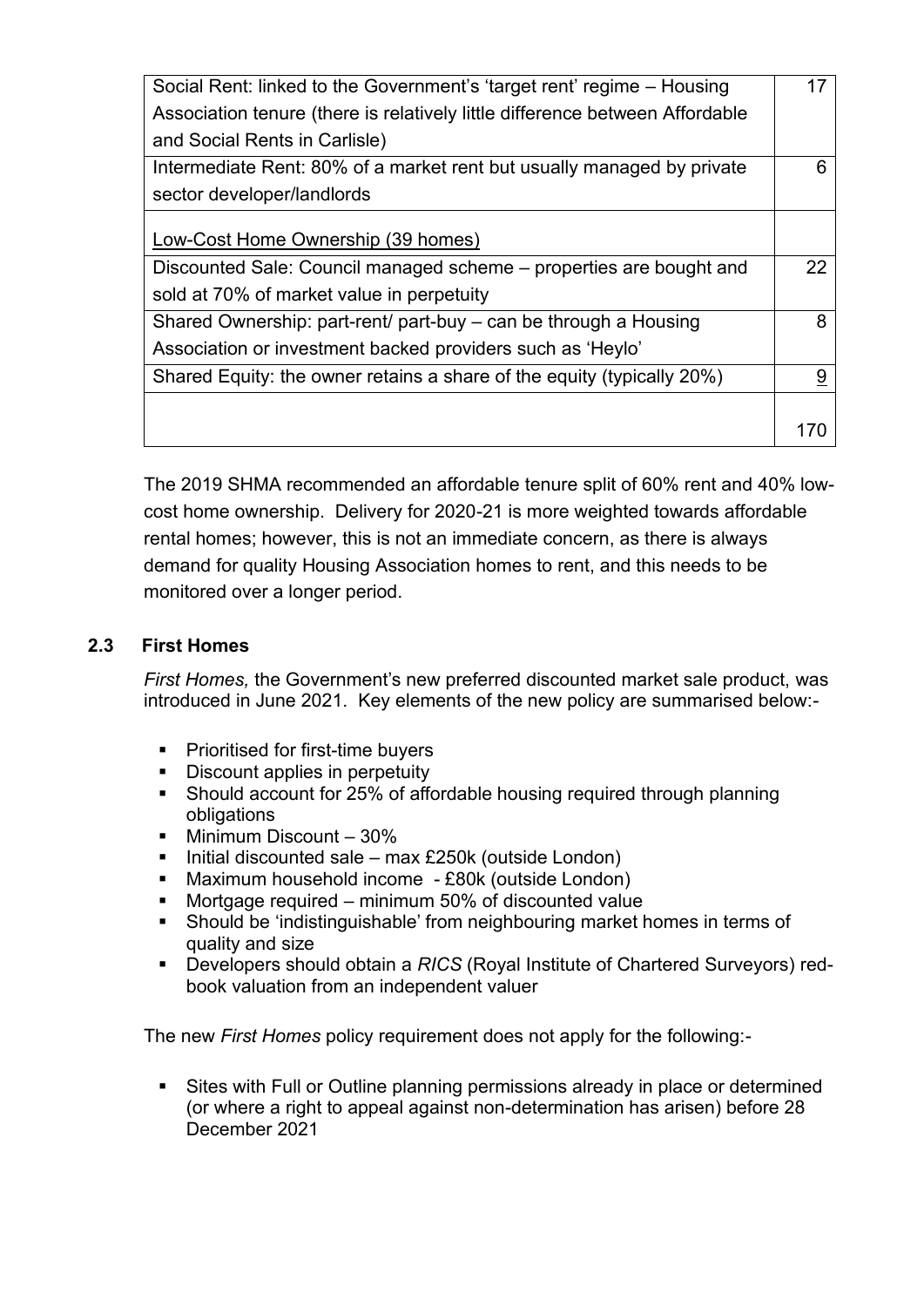■ Applications for full or outline planning permission where there has been significant pre-application engagement which are determined before 28 March 2022.

There will be a requirement for 7.5% First Homes in Carlisle in Affordable Housing Zones A & C (being 25% of the 30% affordable housing requirement) and 5% First Homes in Affordable Housing Zone B (being 25% of the 20% affordable requirement).

Local Planning Authorities will have the ability to draw up their own policies regarding price caps; discount levels; prioritising key workers; and local connection. Senior planners at Carlisle consider *First Homes* can, in principle, be incorporated within existing Local Plan policies; however, this will be kept under review, as the first schemes come through, in case a supplementary policy is required to ensure *First Homes* is delivering on the Council's affordable housing objectives.

One area where *First Homes* is less flexible than the Council's existing discounted sale scheme is that people who are not first-time buyers would be ineligible. The Council has been able to help many people get back on the housing ladder, often following a divorce or relationship breakdown, through its inhouse low-cost housing scheme.

# **3. HOUSING STRATEGIES AND PARTNERSHIPS**

#### **3.1 Carlisle Economic Strategy**

 Housing is a key element of the Carlisle Economic Strategy, approved by Council on 14 September (pursuant to report no. ED.34/21). Housing is key to supporting economic growth, through delivering sustainable, environmentally-friendly homes to meet the needs of a skilled working-age population, linked to strategic developments sites, such as St Cuthbert's Garden Village and Caldew Riverside.

A summary of the Economic Strategy's Housing policy and key actions (6.8 Objective 1) is provided below:-

# *6.8 Objective 1- Driving Housing and Population Growth:*

 *6.8.1 - A strategy of driving housing and population growth will address the shift in the age distribution of the population and increase the working-age population in the District. This will support economic growth by creating an available and skilled*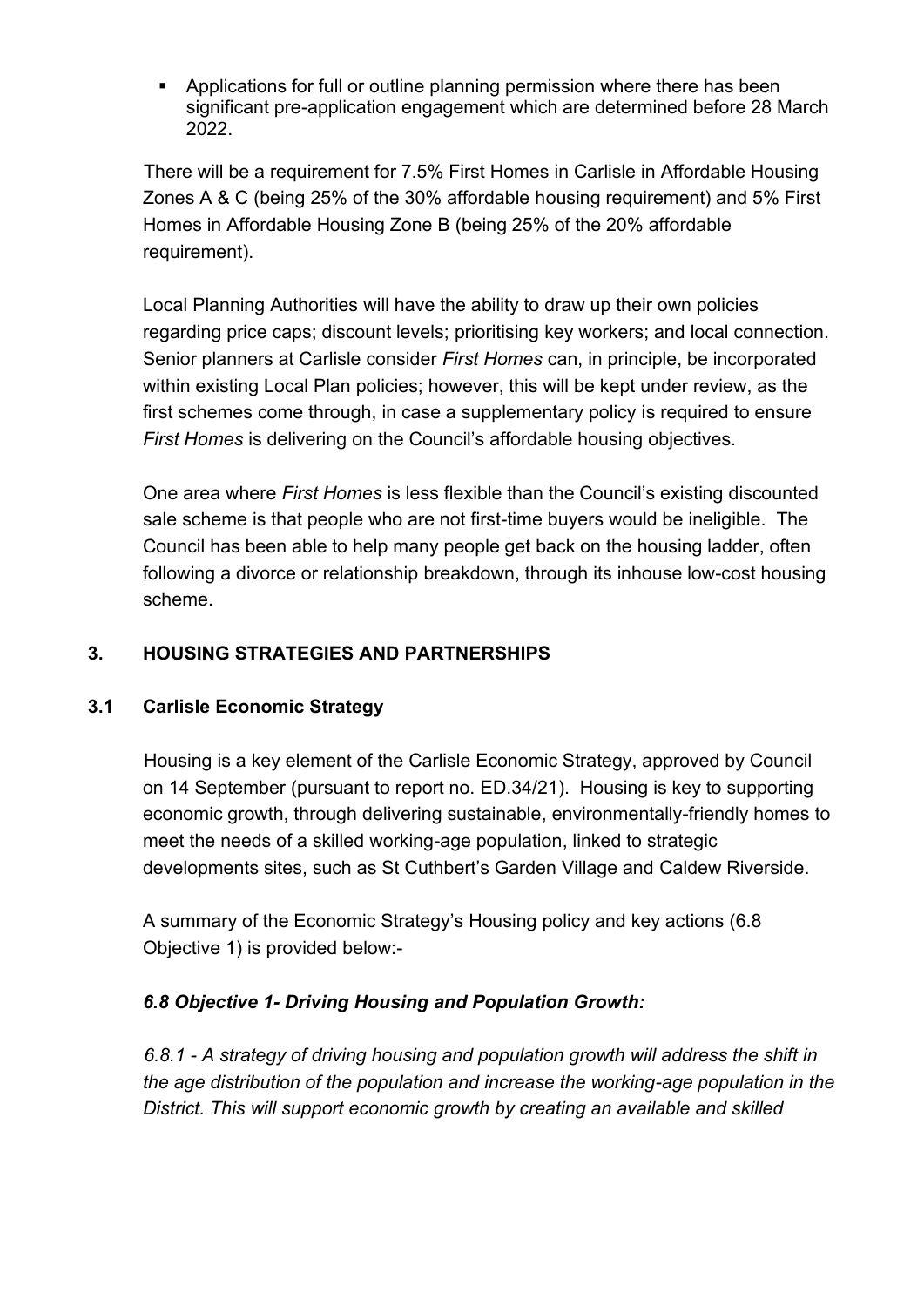*labour force and reducing the number of people reliant on key services including health and social care.* 

*6.8.2 - It is imperative that this growth is delivered in a way that is clean, inclusive and sustainable. Therefore, careful consideration must be given to the climate change credentials of new developments and ensure that efforts to maximise energy efficiencies and reduce carbon footprints have been made.* 

*6.8.3 - This strategy will enable Carlisle to continue to fulfil its important role as the as the city of the county and the wider Borderlands region.* 

# *Key Actions*

*1. Production a Local Plan for St Cuthbert's Garden Village – Develop and adopt the Local Plan that will provide the planning framework to support the planned delivery of 10,000 new homes and over 9,000 jobs to the south of city.* 

*2. Review of the Carlisle Local Plan – undertake a review of the Local Plan, which was adopted in 2015, to ensure an adequate supply of deliverable housing and employment land.* 

*3. Remediation of the Caldew Riverside site – Undertake detailed site investigation works and remediation of the site to enable the delivery a city centre living scheme to increase the city centre population to be progressed.* 

*4. Development and delivery of the first phase of 'Start with the Park' – Develop and deliver the project to improve cycling and walking connectivity to the Garden Village and the creation green infrastructure for the communities of Carlisle and future residents of the Garden Village.* 

# **3.2 Strategic Housing Partnerships**

City Council Officers are involved in a range of strategic housing partnership groups, a number of which are also attended by the Portfolio Holder for Economy, Enterprise and Housing.

The most prominent groups are:-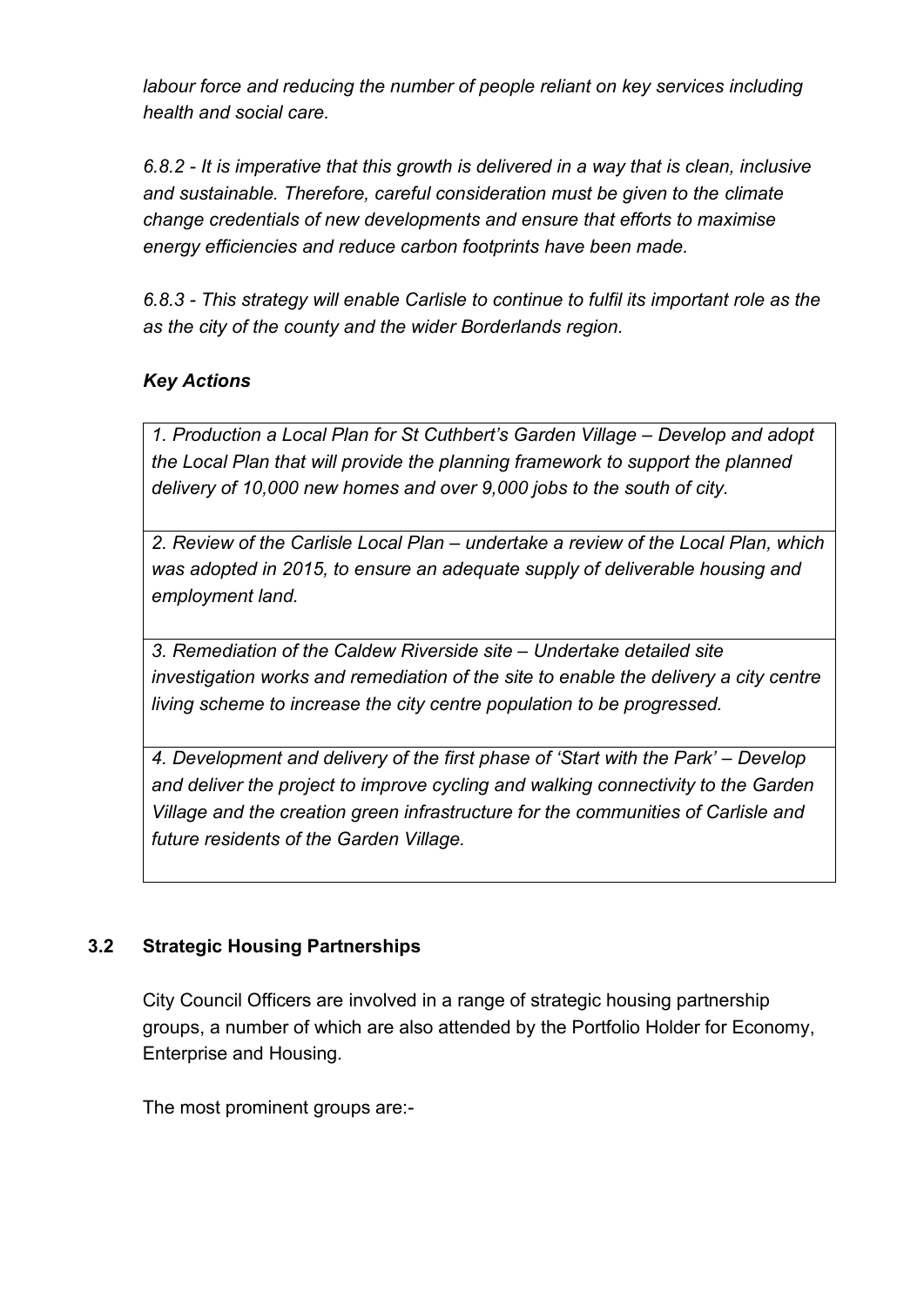- Carlisle Housing Partnership a subgroup of the Carlisle Partnership
- Cumbria Housing Group a Member-led group with two main Officer-led subgroups:

- Housing Supply Group (a multi-agency partnership around housing delivery)

- Cumbria Strategic Housing, Homeless and Wellbeing Group
- Carlisle Liaison Group with Riverside; a replacement for the former Divisional Board (this group includes wider Member representation)
- Zero Carbon Cumbria Partnership Housing Group
- Cumbria Local Authority/ Registered Provider Forum with our main Housing Association partners
- Cumbria Extra Care Housing Forum.

A more detailed review of the work of Housing partnerships across Carlisle and Cumbria was provided in report ED.34/20 'Housing Need, Delivery & Strategy', which was presented to EGSP on 1 October 2020.

## **3.3 Cumbria Housing Development Strategy**

Cumbria LEP's Housing Development Strategy was signed-off in October 2020 (a detailed summary of the final draft report was included in EGSP report ED.34/20, 1 October 2020). Following the adoption of the Strategy (prepared by planning consultant, Lichfields) a 'task & finish' group was established through the Cumbria Housing Supply Group to look at how we could work with the LEP to best deliver the Strategy Action Plan.

An opportunity has since arisen to join forces with Cumbria House Builders Group to provide a tripartite report to the Member-led Cumbria Housing Group on 7 October, with a recommendation that this is then forwarded to the Cumbria Chief Executives Group, following positive discussions with Allerdale's Chief Executive, who currently leads on housing in Cumbria.

The report includes:-

- Recommendations from the development sector on how to resolve blockages to delivery alongside opportunities to speed up the planning system;
- An offer from the Cumbria House Builders Group to provide training and briefings for Members and Officers;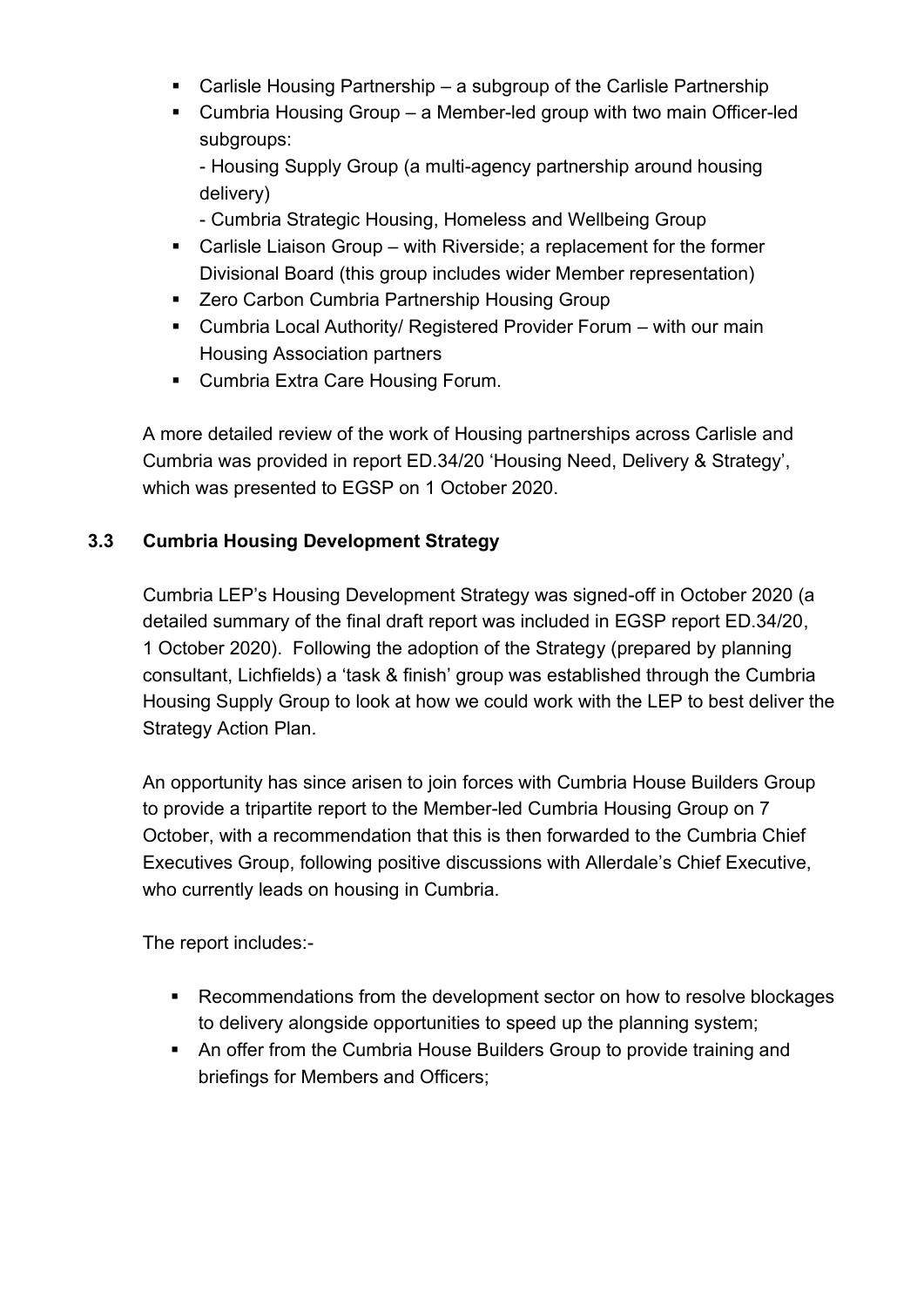- A recommendation that Housing Officers across the County are supported in beginning work to identify opportunities to enhance housing delivery under the two new Unitary Authorities.
- A list of those actions recommended by Lichfields, where it is considered they are not currently being delivered, which would benefit from increased resources.

A verbal progress update can be provided at the 21 October EGSP meeting.

# **3.4 Brampton Affordable/ Empty Homes Initiative**

A positive new partnership initiative has recently been established with Brampton Rural Housing Society, reflecting the Council's commitment to rural affordable housing. Executive approved a proposal on 2 August to use some of the Council's affordable housing "commuted sum" funding (financial contributions provided by developers through planning obligations – usually on smaller schemes) to provide grants to Brampton Rural Housing Society towards bringing empty properties back into use to be let as affordable rented homes in Brampton and Hallbankgate. A significant amount of the affordable housing commuted sum funding (currently in excess of £600,000) held by the Council relates to the Rural Carlisle East Housing Market Area and could support the delivery of approximately ten affordable homes, as well as the simultaneous benefit of bringing long-term empty properties (which can be a blight on local communities) back into use.

# **4. RISKS**

**4.1** The key findings from all of the strategic documents and evidence bases summarised in this report (as well as earlier EGSP Housing updates referenced in this report) such as the Carlisle Economic Strategy; Cumbria Housing Statement; Cumbria LEP's Housing Delivery Strategy for Cumbria; as well as market and affordable completions data (2020-21) provide important and valuable evidence, which will help to inform the Council's decision-making in respect of strategic housing and economic matters. Keeping this research up to date provides the Council with a fit for purpose evidence base, which will mitigate against the risk of working with outdated information and data, ensuring that future strategies are relevant and clear in their intended objectives.

# **5. CONSULTATION**

**5.1** All of the strategic housing documents detailed in this report have been consulted upon with a wide range of stakeholders and the housing partnerships involve partners from a range of organisations.